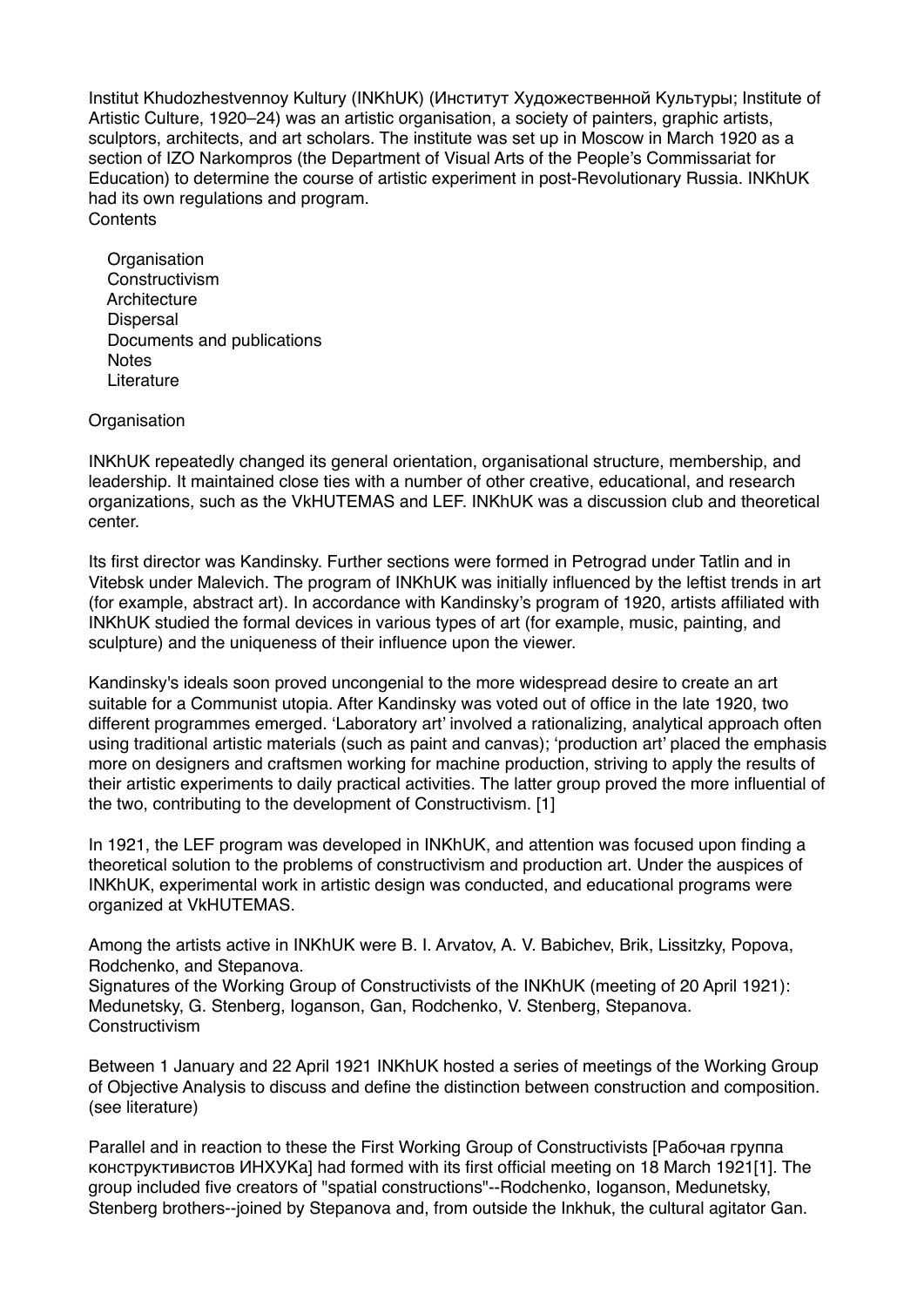The five constructors participated in the now renowned Second Spring Exhibition of OBMOKhU in May-June 1921. **Architecture** 

During their affiliation with INKhUK the leaders of the two most important schools of Soviet architecture in the 1920s, Nikolai Ladovsky and Alexander Vesnin, advanced their views on art. In addition, the first working groups were organized in INKhUK, which later became the Association of New Architects (ASNOVA) and the Organization of Contemporary Architects (OSA).

In 1923, an institute similar in character was organized in Leningrad, the State Institute of Artistic Culture (Ginkhuk). **Dispersal** 

In 1923 the work in the Institute began to stagnate. During 1923 and 1924 the institute experienced a lack of public support and gradually disintegrated.

After its closure, the archive of INKhUK passed to a sculptor who played a vital role in its daily operations--Aleksei Babichev--from whose widow, Natal'ia Babicheva, it was eventually acquired by the Greco-Russian collector George Costakis (Georgii Kostaki) before his emigration to Greece in 1978, where it is now preserved in the State Museum of Contemporary Art in Thessaloniki.[2] Documents and publications of the First Working Group of Constructivists. The names of Alexei Babichev and Anton Lavinski appear many times in these documents.

Below is a selective list of documents produced by the working group. Three of them were made during its first three formal meetings at Inkhuk, on 18 Mar, 28 Mar and 1 Apr 1921. These were printed in Khan-Magomedov's books (Russian versions in 2003, English translations in 1986). The fourth document is a slightly modified version of the program produced on third meeting, published in the journal Ermitazh in Aug 1922. The last one is a version printed in Hungarian in Viennese journal Egység in 1922 which differs slightly from the one in Ermitazh.

 "Protokol No 1. Organizatsionnogo sobraniya rabochey gruppy konstruktivistov INKHUKa 18 marta 1921 g. /Moskva, Volkhonka, 14, kv. 8, 10 chas 20 min/" [Протокол No 1. Организационного собрания рабочей группы конструктивистов ИНХУКа 18 марта 1921 г. / Москва, Волхонка, 14, кв. 8, 10 час 20 мин/]. Protocol from the first formal meeting of the working group; present and signed by all four then-members of the group; Ioganson, Rodchenko, Stepanova, G. Stenberg. Printed in S.O. Khan-Magomedov (С.О. Хан-Магомедов), Konstruktivizm: kontseptsiya formoobrazovaniya [Конструктивизм: концепция формообразования], Moscow: Stroyizdat, 2003, pp 117-118. (Russian)

 "Report No. 1. The Assembly for the Organisation of the Working Group of Constructivists of Inkhuk" [18 Mar 1921], trans. Huw Evans, in S.O. Khan-Magomedov, Rodchenko: The Complete Work, London, 1986, pp 289-290. (English)

 "Protokol No 2. zasedaniya plenuma Rabochey gruppy konstruktivistov INKHUKa 28 marta 1921 g. /Volkhonka, 14, 8 - 8 chas vechera/" [Протокол No 2. заседания пленума Рабочей группы конструктивистов ИНХУКа 28 марта 1921 г. /Волхонка, 14, 8 - 8 час вечера/]. Protocol from the second formal meeting of the group; present were six of seven members: Gan, Ioganson, Rodchenko, G. Stenberg, V. Stenberg, Stepanova (Medunetsky was absent). Printed in S.O. Khan-Magomedov (С.О. Хан-Магомедов), Konstruktivizm: kontseptsiya formoobrazovaniya [Конструктивизм: концепция формообразования], Moscow: Stroyizdat, 2003, p 118. (Russian)

 "Report No. 2. Meeting of the Plenum of the Working Group of Constructivists of Inkhuk" [28 Mar 1921], trans. Huw Evans, in S.O. Khan-Magomedov, Rodchenko: The Complete Work, London, 1986, p 290. (English)

 "Programma rabochey gruppy konstruktivistov INKhUKa" [Программа рабочей группы конструктивистов ИНХУКа] [1 Apr 1921]. Draft program approved on the third meeting of the group; with few alterations published in Aug 1922 and further elaborated in Gan 1922. Printed in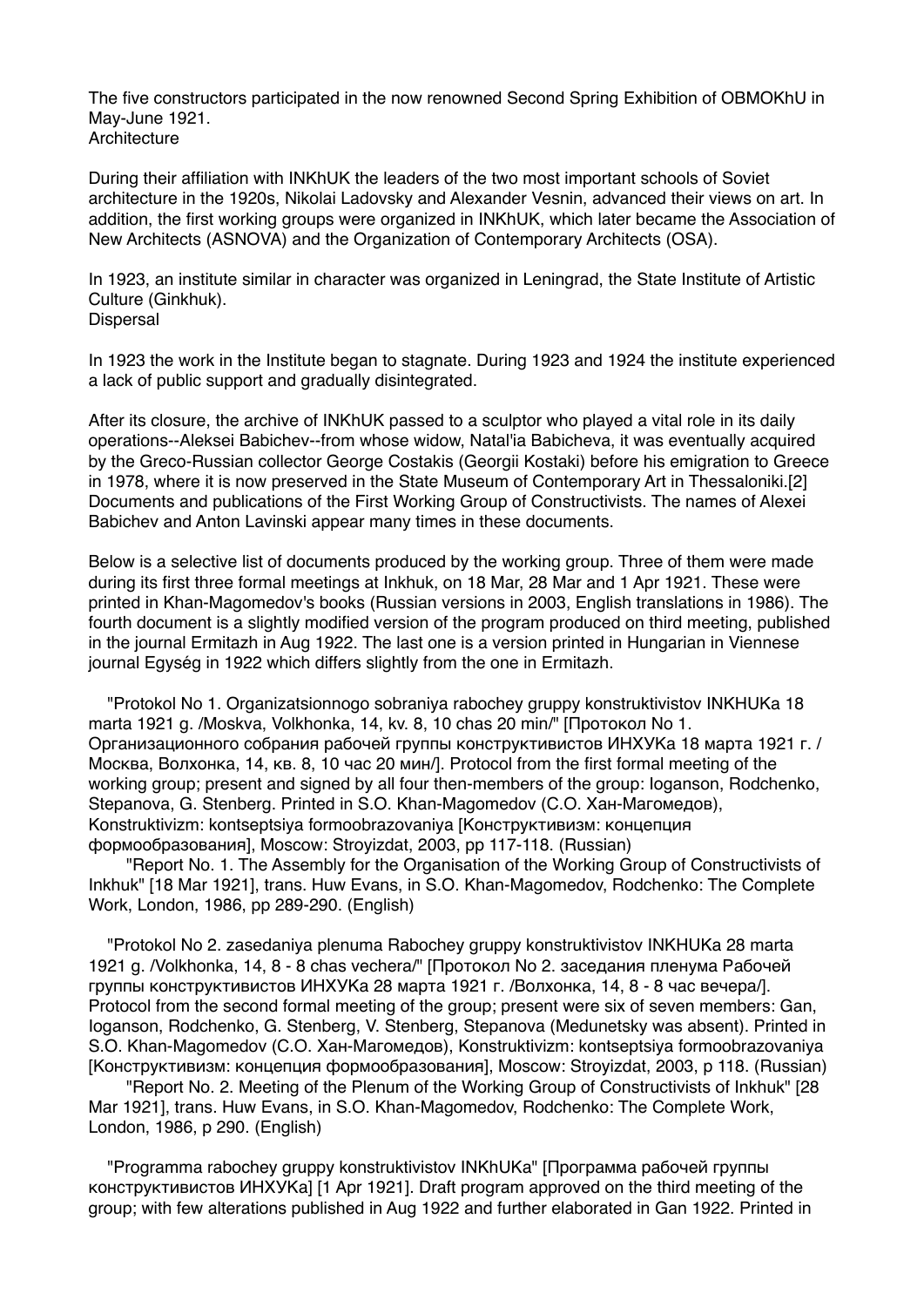S.O. Khan-Magomedov (С.О. Хан-Магомедов), Konstruktivizm: kontseptsiya formoobrazovaniya [Конструктивизм: концепция формообразования], Moscow: Stroyizdat, 2003, pp 118-119. (Russian)

 "Programme of the Working Group of Constructivist of Inkhuk", in S.O. Khan-Magomedov, Rodchenko: The Complete Work, London, 1986, p 290. (English)

 "Front khudozhestvennogo truda. Materialy k Vserossiiskoi konferentsii levykh v iskusstve. Konstruktivisty. Pervaya programma rabochey gruppy konstruktivistov" [Фронт художественного труда. Материалы к Всероссийской конференции левых в искусстве. Конструктивисты. Первая программа рабочей группы конструктивистов], Ermitazh [Эрмитаж] 13, Moscow, 8-13 Aug 1922, pp 3-4. The only printed Russian version of their program that appeared in the 1920s. The introduction states "On 13 December 1920, the First Working Group of Constructivists was formed" (p. 3) and cites Rodchenko, Stepanova, and Gan as the founders. (Russian)

 "Program of the Constructivist Working Group of INKhUK", in Art Into Life: Russian Constructivism, 1914-1932, eds. Richard Andrews and Milena Kalinovska, New York: Rizzoli, 1990, pp 67f. (English)

 Programme of the First Working Group of Constructivists", trans. Christina Lodder, in Art in Theory, 1992, pp 317-318. (English)

"A konstruktivisták csoportjának programja", Egység 2:5, Vienna, 1922. (Hungarian)

 "The Programme of the Working Group of Constructivists", trans. Naum Gabo, in Gabo, London: Lund Humphries, 1957, p 153. (English)

**Notes** 

Khan-Magomedov 1986: 289. Khan-Magomedov 1996 dates their first organisational meeting to 23 February.

Gough 2005: 25.

**Literature** On Inkhuk

 S.O. Khan-Magomedov (С.О. Хан-Магомедов), "VKhUTEMAS i INKhUK (k probleme stanovleniya sfery dizayna v 20-ye gody)" [ВХУТЕМАС и ИНХУК (к проблеме становления сферы дизайна в 20-е годы)], Tekhnicheskaya estetika [Техническая эстетика] 12 (1980). (Russian)

 S.O. Khan-Magomedov (С.О. Хан-Магомедов), "INKhUK: vozniknoveniye, formirovaniye i pervyy etap raboty. 1920" [ИНХУК: возникновение, формирование и первый этап работы. 1920], Sovetskoye iskusstvoznaniye '80 [Советское искусствознание'80], vol. 2, Moscow, 1981. (Russian)

 Margit Rowell, "Constructions: The Moscow INKhUK", in Margit Rowell and Angelica Zander Rudenstine, Art of the Avant-Garde in Russia: Selections from the George Costakis Collection, New York: Solomon R. Guggenheim Museum, 1981, pp 25-31. (English)

 Christina Lodder, Russian Constructivism, Yale University Press, 1983, esp. pp 78-98. (English) S.O. Khan-Magomedov, Rodchenko: The Complete Work, London: Thames and Hudson, 1986, pp 55ff. (English)

 S.O. Khan-Magomedov (С.О. Хан-Магомедов), INKhUK i ranniy konstruktivizm [ИНХУК и ранний конструктивизм: научное издание], Moscow: Architectura, 1994, 248 pp. (Russian)

 S.O. Khan-Magomedov (С.О. Хан-Магомедов), U istokov formirovaniya ASNOVA i OSA -dve arkhitekturnyye gruppy INKHUKa [У истоков формирования АСНОВА и ОСА -две архитектурные группы ИНХУКа], Moscow, 1994. (Russian)

 S.O. Khan-Magomedov (С.О. Хан-Магомедов), "INKhUK (1920-1924)" [ИНХУК (1920-1924)], ch 3-16 in Khan-Magomedov, Arkhitektura sovetskogo avangarda, 1 [Архитектура советского авангарда, 1], Moscow: Stroyizdat, 1996. (Russian)